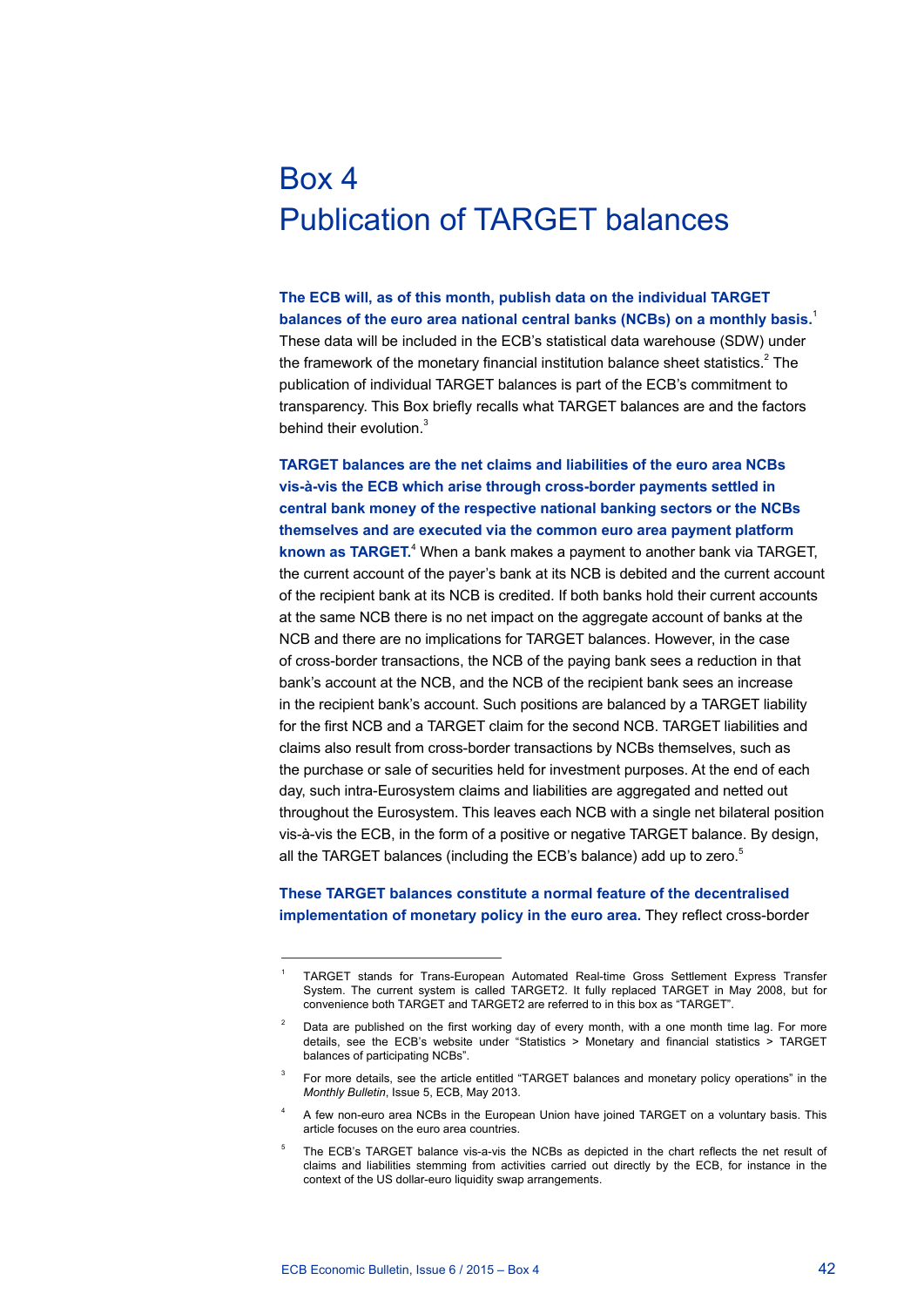





Source: ECB

Notes: "Extra euro area NCBs" represents the claims of those non-euro area EU NCBs that participate in TARGET on a voluntary basis. The NCBs included in this group change over time. As of January 2015, it refers to Bulgaria, Denmark, Poland and Romania.

financial flows within the euro area, which arise from cross-border financial transactions largely initiated by private entities such as credit institutions, corporates or individuals and the resultant cross-border distribution of central bank liquidity. Individual TARGET claims and liabilities of the NCBs vis-à-vis the ECB and of the ECB vis-à-vis the NCBs have therefore existed since the start of Economic and Monetary Union. In fact, the sum of all claims on the balance sheets of euro area NCBs stood at around EUR100 billion prior to mid-2007.

**The emergence of large TARGET balances during the crisis broadly reflects the distribution of noncash central bank liquidity within the Eurosystem.**  The Eurosystem implements its monetary policy in a decentralised manner, whereby the aggregate Eurosystem liquidity provision via its NCBs corresponds to the aggregate liquidity needs of the euro area banking sector. Liquidity can be redistributed across banking sectors through the euro area interbank market. During the crisis, the liquidity needs of euro area banks increased significantly, with substantial dispersion across countries. At the same time, interbank markets dried up, which prevented the distribution of liquidity via private markets. From the start of the crisis, the Eurosystem accommodated the euro area banking sector's liquidity needs, providing ample extra liquidity through its refinancing operations. As of October 2008, the Eurosystem has fully satisfied banks' demand for central bank liquidity in fixed-rate full-allotment tenders subject to the availability of eligible collateral.

**The significant increase in the recourse to central bank funding during the crisis, and its uneven distribution across countries, were associated with a corresponding rise in TARGET claims and liabilities.** These increased until the end of 2012 (see chart) as a result of banks in some countries facing net payment outflows in conjunction with reduced access to short-term funding markets while banks in other countries benefited from large financial inflows. Subsequently, as market financing conditions gradually improved and banks' use of Eurosystem refinancing operations declined, TARGET balances generally decreased in absolute terms. They widened again somewhat in late 2014. This in part reflected the relatively higher participation of banks in some countries with TARGET liabilities in the Targeted Longer-Term Refinancing Operations (TLTROs)